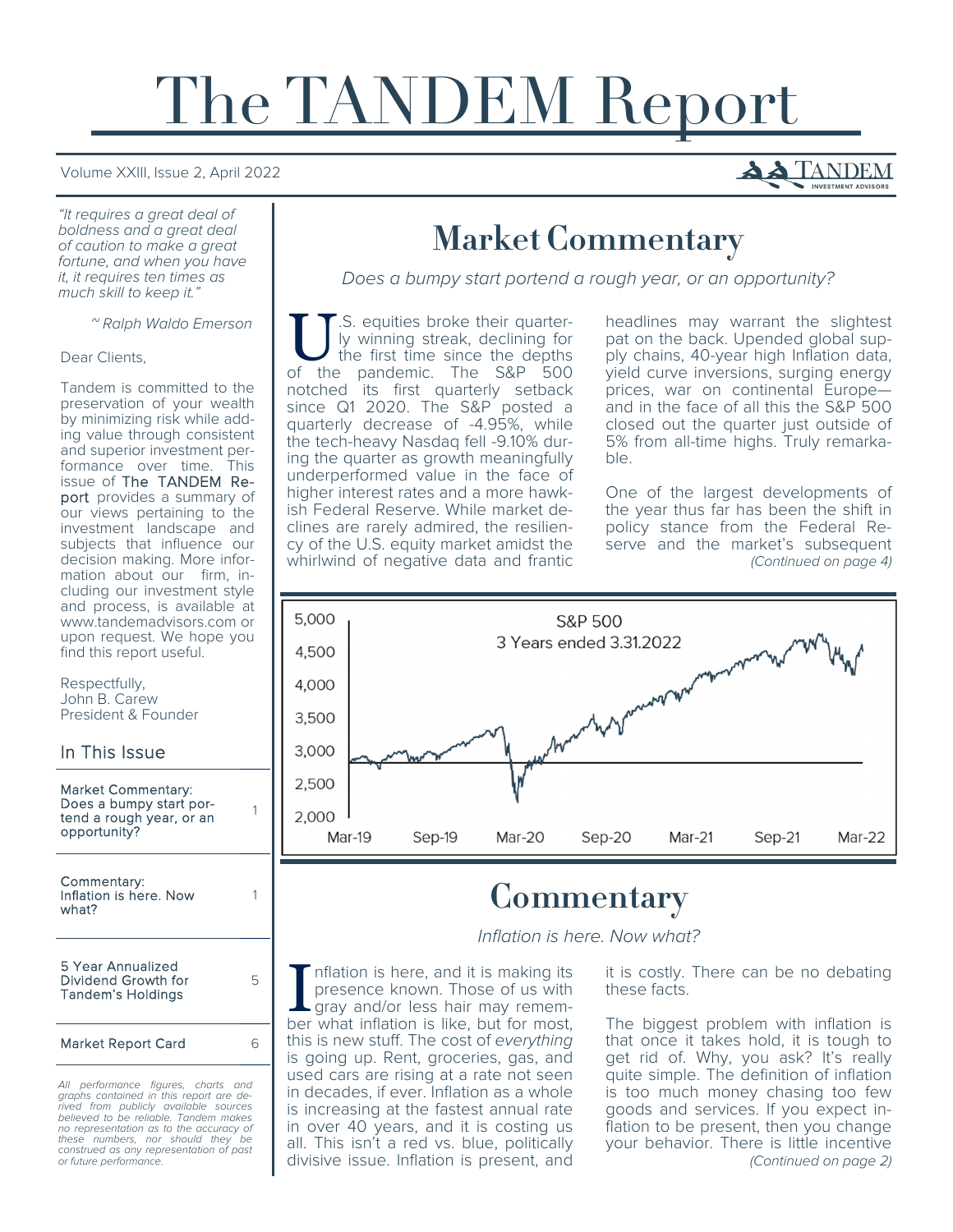#### Commentary (continued)

#### (Continued from page 1)

to wait to buy something if the price is likely to rise, so you buy it now. Once we all begin to behave this way, there is too much money chasing too few goods and services because we are all buying sooner or more than we otherwise would. It is very much like toilet paper during a pandemic.

Think about price in relation to supply and demand. If there are 100 widgets available, and 100 people each want one, price is stable because supply and demand are in harmony. But if 100 people now demand 2 widgets each, and there are still only 100 widgets, price is no longer stable as demand exceeds available supply. In a free market, how do the widgets get allocated? Ultimately they will go to the highest bidders. The pervasive expectation of inflation actually begets inflation. It is a self-fulfilling prophecy. And how then do we actually break the expectation? Herein lies the challenge.

After the Financial Crisis, the Federal Reserve and other central banks took actions that flooded global financial markets with lots of liquidity. While their intentions were no doubt noble, and some would argue both necessary and effective, those actions were not without consequence. There was too much money chasing too few financial assets. Stocks, bonds, real estate, collectibles, cryptocurrencies, and any other asset you might name benefitted tremendously from this asset-price inflation. Over time, investors began to expect this inflation in asset prices to persist, so they bought more in anticipation of prices being higher in the future. Expectation changed behavior, which resulted in increased demand, followed by increased prices. How will this behavior come to end? By changing investor expectations. A dramatic change in Federal Reserve policy is likely necessary.

Staying with the post Financial Crisis asset-price inflation for a moment more, the Fed has already indicated its intention to change its policy. Many investors have taken them at their word and stock prices have stumbled out of the gate so far this year. The challenge for the Fed will come when they are tested. If markets fall too far, will the Fed stay true to its new anti-inflation policies, or will it cave and go back to its old policies once the going gets rough? In order to prove that the Fed is now ready to combat inflation, they must absolutely be willing to risk causing, or at least contributing to, a recession. Markets will certainly test the Fed's mettle. How it responds will determine investor expectations in the long run.

It is interesting to note that the Fed's stimulus had no impact on prices beyond financial assets. They actually hoped to stimulate inflation, but they failed miserably. It seems their stimulus did not find its way into the hands of those without financial assets. In other words, the average person did not have too much money chasing too few goods as a result of the Fed. Not until Congress and two Administrations began pumping money into the system did the non-investor class experience inflation.

Asset-price inflation is rewarding to those fortunate enough to own assets. It also creates a tremendous wealth gap between those with assets and those without. Traditional inflation is rewarding to no one. It is particularly cruel to those with a fixed income, as rising prices erode purchasing power. Inflation is a tax with no beneficiary of the tax. Well, a cynic might say that there is a beneficiary - the Federal Government. It seems that inflation decreases the burden of debt to the borrower, and our government is a large and frequent borrower.

It seems clear then that monetary policy (the Fed) did (Continued on page 3)



Source: https://fred.stlouisfed.org/series/CPIAUCNS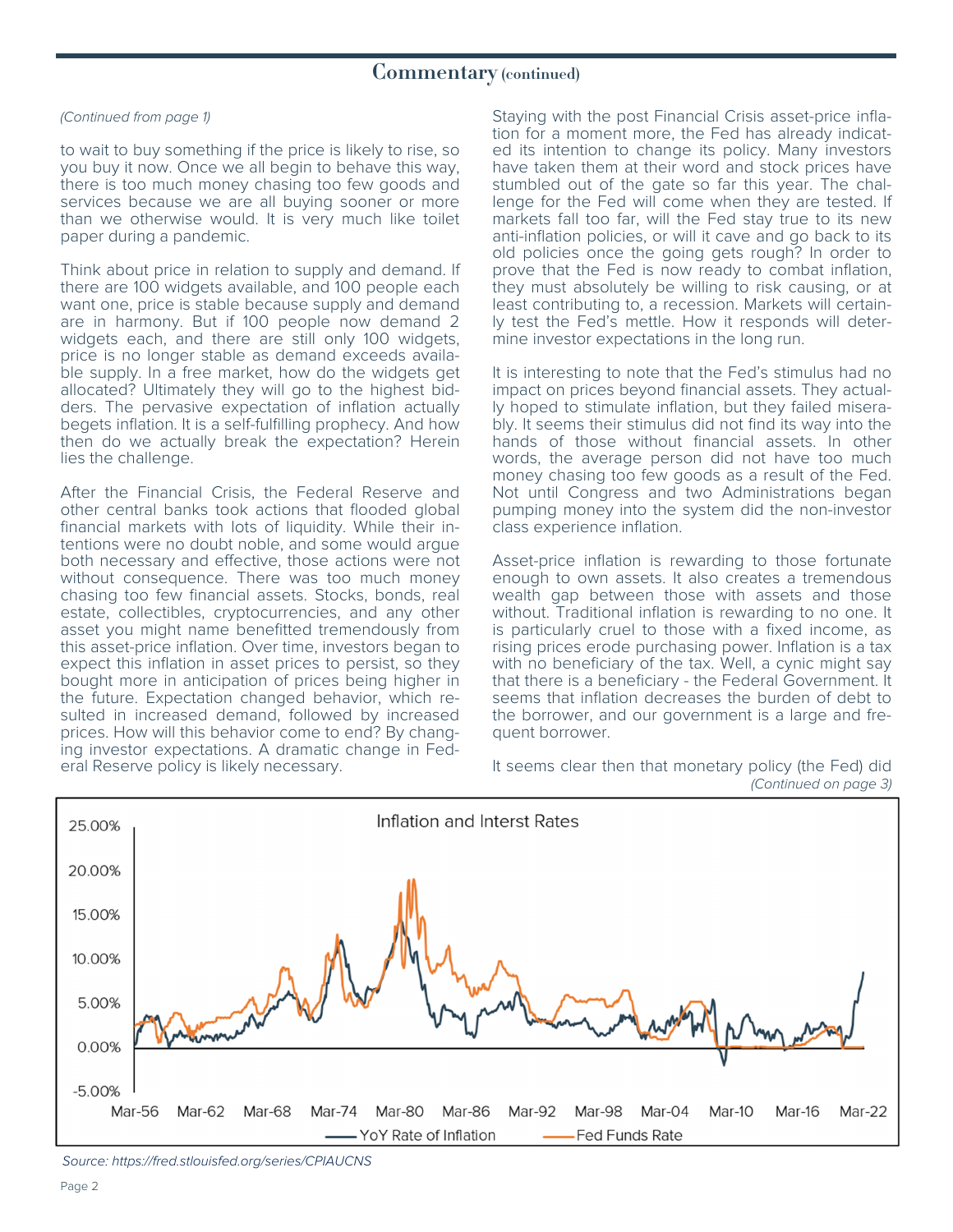#### (Continued from page 2)

not succeed in causing inflation, while fiscal policy (the Government) has. In the 1970s and 1980s the Federal Reserve aggressively raised interest rates to "break the back of inflation", as it was said at the time. The present-day Fed seems to be of the opinion that this playbook will work again. Suppose that it doesn't.

Before we consider the consequences if this policy doesn't work, it is important to examine why it worked in the past. In the 1970s, consumer debt began to really take off. Credit cards were a relatively new thing and they were still a growth industry as the use of plastic spread throughout consumer land. In fact, consumers were even rewarded for using credit because the interest paid to credit card companies was a tax deduction! Can you imagine? Now that is an incentive to spend on credit if ever there was one.

With expanding purchasing power, consumers had too much money chasing too few goods. To be clear, there were other equally important reasons for inflation, including fiscal policy. But the consumer's behavior was a key driver at the time.

If we fast-forward to today, the consumer looks very different. As we emerged from the Financial Crisis, we tended to pay down our debt. We learned a lesson about borrowing, and we collectively began to change our behavior. Zero interest rates did not cause us to run up the balance on our credit cards. It may have caused us to borrow to buy houses and stocks, but not consumer goods. Consumer use of credit changed post financial crises.

Government and corporate use of credit, in the form of direct borrowing, also changed, but in a very different way. The amount of debt on government and corporate balance sheets exploded during this period of zero interest rates. If the Fed reverses course and begins a period of meaningful rate hikes, it won't impact the consumer's behavior radically. We are already not borrowing to purchase consumer goods and services to the extent we once did. Therefore, the Fed won't slow us down. But higher rates will certainly effect the cost of borrowing for governments and corporations. Government deficits will rise while corporate profits will shrink and defaults will increase. And so it would seem that raising rates, in and of itself, will certainly have an economic impact, but not the one it had in the 1970s.

The Fed alone will not be able to curb excess demand when there really isn't any. It will not be able to increase supply either. Unlike past inflationary periods, much of today's price increases are due more to supply shortages than to increased demand. Certainly fiscal policy has put money into consumers' hands, but the pandemic caused serious supply issues that have led to short supply of a lot of goods. Decreased supply has the same effect on prices as rising demand. That is to say when there are too few goods for present demand, in order to decrease demand, prices must rise. This is supply-driven inflation as opposed to the more traditional demand-driven inflation.

If excessive consumer demand isn't the root cause of our current inflation, rising interest rates will likely have less impact today than in past inflationary cycles. Rising rates will also have little to no impact on supply. Therefore we must ask if the Fed is capable of successfully combating inflation this time. It seems unlikely. At least not without help. There would also need to be change in fiscal policy, tax policy and government action to incentivize desired behavior. This is much bigger than the Fed alone.

Absent political will to seriously rein in the excesses, more than likely, in its stare down with the economy and markets, the Fed will blink. Those predicting as (Continued on page 5)

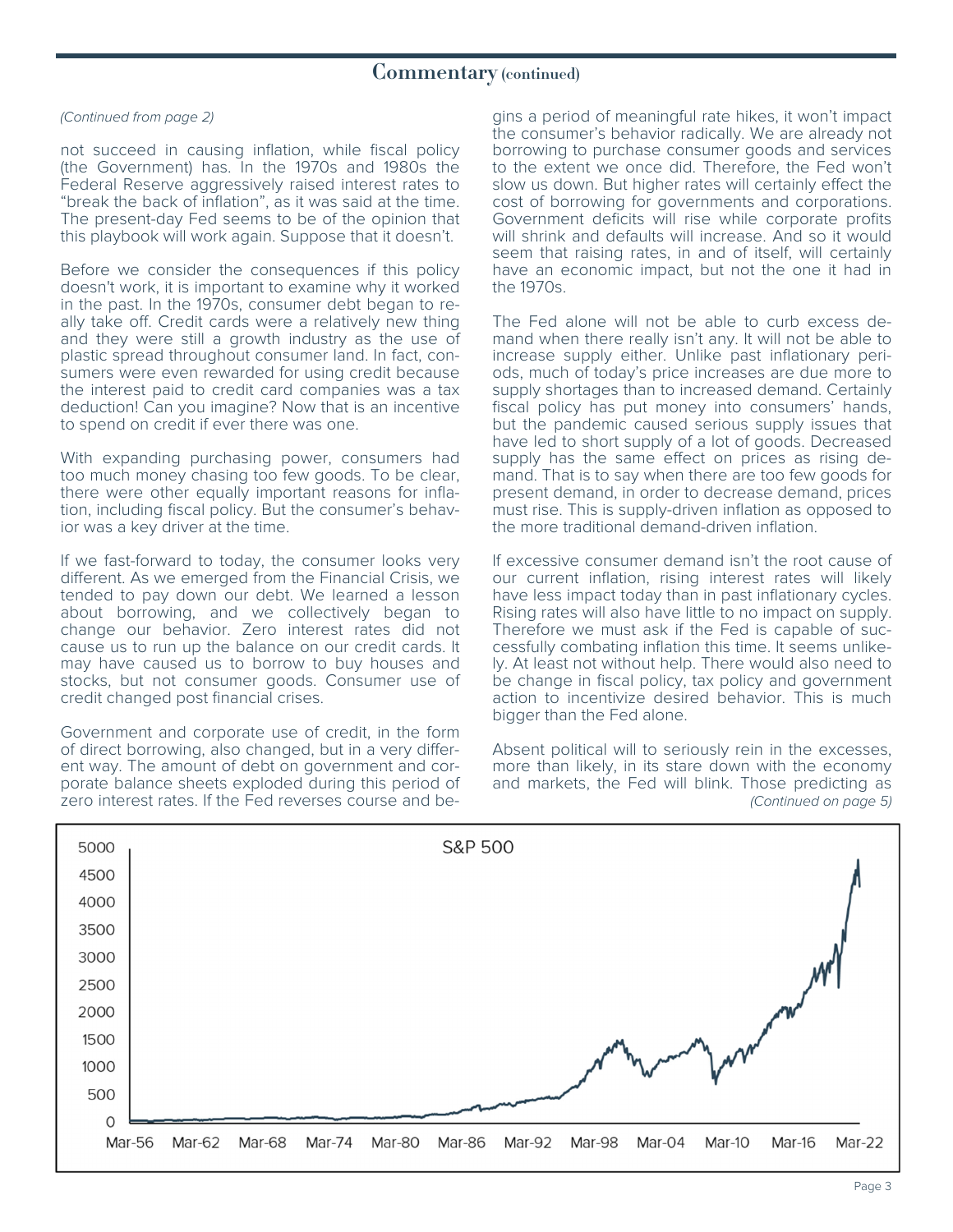### Market Commentary (continued)

#### (Continued from page 1)

repricing of the future path of interest rates. The Federal Reserve conducts monetary policy operations to achieve two primary goals: maximum employment and price stability. March's employment report from the Bureau of Labor Statistics showed continued strength in the labor market, with the unemployment rate falling to 3.6% and the number of unemployed declining to 6 million. These figures differ little from their values in February 2020 prior to COVID-induced lockdowns. With the U.S. economy nearing full employment and the belief of inflation being "transitory" laid to rest by Fed Chairman Jerome Powell last November, Fed policy has taken a clear and definitive shift toward reining in rampant price increases throughout the economy.

Expectations of a more aggressive unwinding of the Fed's massive balance sheet mixed with substantial hikes in interest rates this year sparked a remarkable runup in bond yields during the first quarter. A sharp selloff in Treasuries drove yields across the curve to multi-year highs. You will recall that bond prices and bond yields move in opposite directions. In the past, Treasuries have provided relief during periods of stock market volatility given their negative correlation with equity prices. This relationship has certainly broken down over the past few months. In fact, Treasuries suffered one of their worst quarters on record. Elsewhere in the rate market, mortgage rates logged their fastest three-month increase since 1987. The average rate on a 30-year fixed mortgage surpassed 5% for the first time in over a decade. Rising financing costs along with higher home prices are a one-twopunch for first-time buyers. The housing market has remained tight despite these factors as record low housing supply and favorable demographics underpin demand.

Unless you've been living under a rock for the past year, you've likely noticed the cost for seemingly everything has been on the rise. Prices of commodities like oil, metals, grains, coffee, and cotton are climbing at their fastest rate in decades. Oil prices briefly surpassed \$130 a barrel at the start of March amid geopolitical tensions around the Russia/Ukraine conflict. As a result, the national average for regular gas swelled to over \$4.30 a gallon. Prices even topped \$6 a gallon in some states. When energy prices rise too far too fast, a chain reaction begins to ripple its way through other sectors of the economy. Take this short example: An increase in natural gas prices results in higher costs to produce ammonia, a primary component of fertilizer. Higher fertilizer prices in turn increases the cost for farmers to grow crops, like coffee and grain. And higher coffee and grain prices likely means a few extra bucks tacked on to your weekly grocery bill or Starbucks order. Nearly all goods and services are impacted in some shape or form by higher energy prices.

It's been a bumpy start to 2022—though it's worth noting that weakness in the early months of a midterm election year is quite normal for markets. As Summer approaches, we will see how the unrelenting game of tug o' war between the bulls and the bears continues to play out! By Jordan Watson, CFA



Please check our other commentary at https://tandemadvisors.com/commentary/. Billy Little writes the monthly Observations, Ben Carew writes the fortnightly Notes from the Trading Desk, and everything is recorded by Margaret White. We also have a podcast called Tandem Talk, so please give us a listen!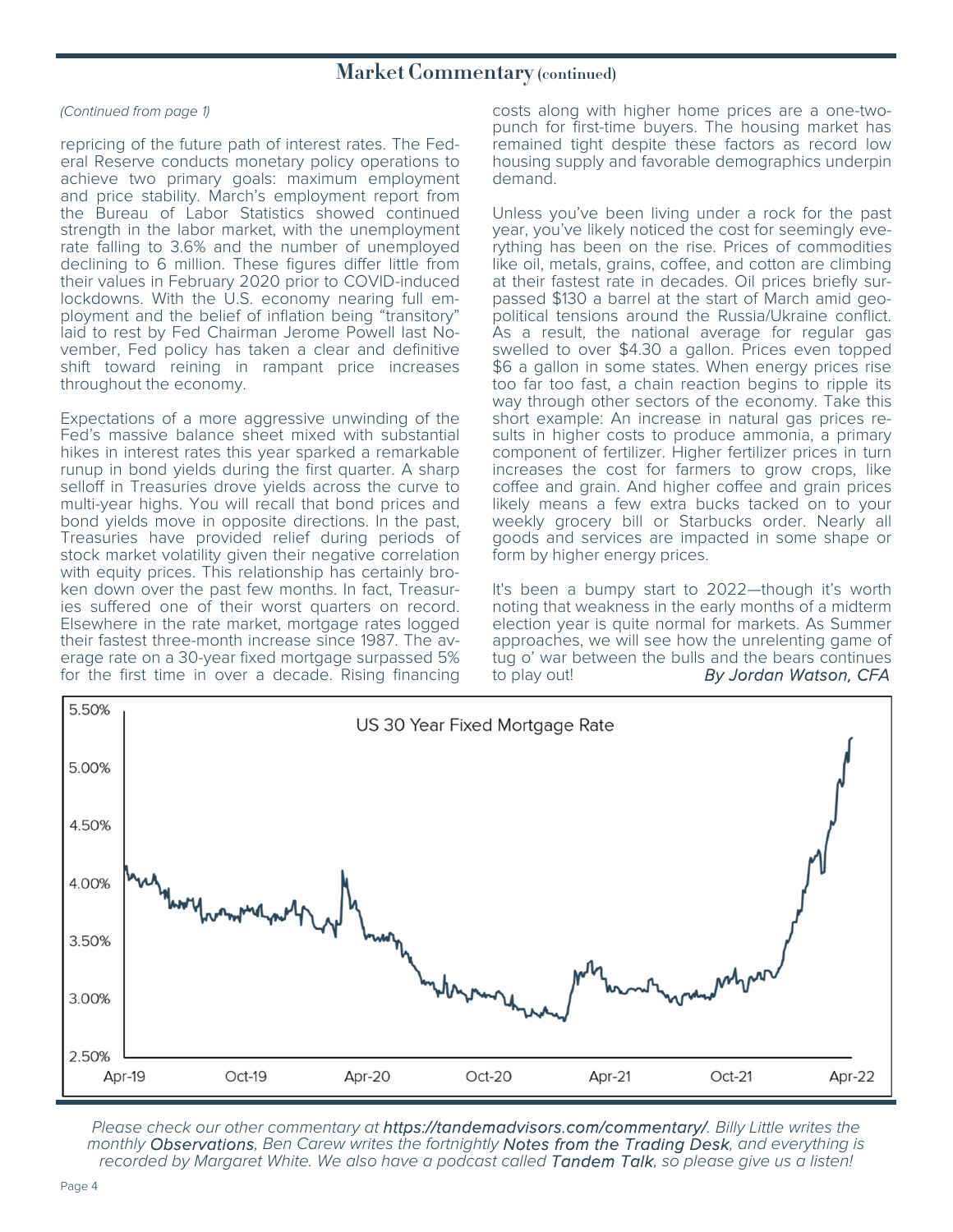#### Commentary (continued)

#### (Continued from page 3)

many as 7 interest rate hikes this year may be right, but it is hard to imagine this Fed, given all that we have discussed, will intentionally sink the economy by its own hand. There might be 7 rate changes this year. It just seems unlikely they will all be hikes. Afterall, recessions can cure persistent inflation as well.

The Fed is indeed capable of causing a recession. It's zero interest policy has been in place for more than a

decade. It's impact cannot be reversed in short order without collateral damage. To engineer a soft landing for our economy, the Fed will need help. Anyone here optimistic Washington will rise to the occasion?

There is certainly a lot to consider, but the road to investment success is rarely a smooth one. Yet, as the chart at the bottom of page 3 clearly illustrates, stocks go higher over time. Do not let the noise force you to make emotional decisions. Stay the course. Stay invested. We will try to limit the risk within your portfolio.

#### 5 Year Annualized Dividend Growth for Tandem's Holdings by Strategy from Q1 2017 to Q1 2022

Tandem's average dividend-paying holding has increased it's dividend 10.28% on an annualized basis for the last 5 years.

| Large Cap Core 5 Yr. Annualized<br><b>Dividend Growth</b> |                 | Equity 5 Yr. Annualized<br>Dividend Growth                  |                     | Mid Cap Core 5 Yr. Annualized<br>Dividend Growth                                         |                 |  |
|-----------------------------------------------------------|-----------------|-------------------------------------------------------------|---------------------|------------------------------------------------------------------------------------------|-----------------|--|
| Company                                                   | Dividend Growth | Company                                                     | Dividend Growth     | Company                                                                                  | Dividend Growth |  |
| <b>Abbott Laboratories</b>                                | 12.14%          | <b>Abbott Laboratories</b>                                  | 12.14%              | Becton, Dickinson                                                                        | 3.57%           |  |
| AbbVie, Inc.                                              | 17.11%          | AbbVie, Inc.                                                | 17.11%              | Brown & Brown                                                                            | 8.71%           |  |
| Accenture Plc                                             | 9.90%           | <b>Accenture Plc</b>                                        | 9.90%               | Brown-Forman CLB                                                                         | 5.24%           |  |
| Automatic Data Processing                                 | 12.78%          | Automatic Data Processing                                   | 12.78%<br>3.57%     | <b>CBOE Global Markets</b>                                                               | 13.21%          |  |
| Becton, Dickinson                                         | 3.57%           | Becton, Dickinson<br>BlackRock                              | 14.31%              | <b>Check Point Software Tech</b>                                                         | <b>NA</b>       |  |
| <b>BlackRock</b>                                          | 14.31%          | Brown & Brown                                               | 8.71%               | Ecolab Inc.                                                                              | 6.63%           |  |
| Brown & Brown                                             | 8.71%           | Brown-Forman CI B                                           | 5.24%               | <b>Essential Utilities</b>                                                               | 7.00%           |  |
| Brown-Forman CI B                                         | 5.24%           | <b>CBOE Global Markets</b>                                  | 13.21%              | <b>ExIService Holdings</b>                                                               | <b>NA</b>       |  |
| <b>CBOE Global Markets</b>                                | 13.21%          | Check Point Software Tech                                   | <b>NA</b>           | 7.71%<br>Expeditors International                                                        |                 |  |
| Comcast                                                   | 11.38%          | Comcast                                                     | 11.38%              | <b>FactSet Research</b>                                                                  | 10.40%          |  |
|                                                           |                 | Costco                                                      | 11.91%              | Fiserv                                                                                   | <b>NA</b>       |  |
| Costco                                                    | 11.91%          | Dollar General                                              | 16.17%              | Five Below                                                                               | <b>NA</b>       |  |
| Dollar General                                            | 16.17%          | Ecolab Inc.                                                 | 6.63%               |                                                                                          | 9.59%           |  |
| Ecolab Inc.                                               | 6.63%           | <b>Essential Utilities</b>                                  | 7.00%               | Jack Henry & Associates<br><b>Hormel Foods</b>                                           | 8.87%           |  |
| <b>Essential Utilities</b>                                | 7.00%           | Expeditors International                                    | 7.71%               |                                                                                          |                 |  |
| Expeditors International                                  | 7.71%           | <b>FactSet Research</b><br>Fiserv                           | 10.40%<br><b>NA</b> | Laboratory Corp of America                                                               | <b>NA</b>       |  |
| <b>FactSet Research</b>                                   | 10.40%          | <b>Five Below</b>                                           | <b>NA</b>           | MarketAxess Holdings                                                                     | 16.23%          |  |
| Jack Henry & Associates                                   | 9.59%           | Jack Henry & Associates                                     | 9.59%               | National Retail Properties                                                               | 3.10%           |  |
| Hormel Foods                                              | 8.87%           | <b>Hormel Foods</b>                                         | 8.87%               | NV5 Global Inc.                                                                          | <b>NA</b>       |  |
| Intercontinental Exchange                                 | 13.70%          | Intercontinental Exchange                                   | 13.70%              | O'Reilly Automotive                                                                      | <b>NA</b>       |  |
| Johnson & Johnson                                         | 5.79%           | Johnson & Johnson                                           | 5.79%               | T. Rowe Price                                                                            | 16.05%          |  |
| MarketAxess Holdings                                      | 16.23%          | Laboratory Corp of America                                  | <b>NA</b>           | Qualys                                                                                   | <b>NA</b>       |  |
| Microsoft                                                 | 9.71%           | MarketAxess Holdings                                        | 16.23%              | Republic Services                                                                        | 7.53%           |  |
| National Retail Properties                                | 3.10%           | Microsoft                                                   | 9.71%               | ResMed                                                                                   | 4.94%           |  |
| NextEra Energy                                            | 11.59%          | NextEra Energy                                              | 11.59%              | Henry Schein                                                                             | <b>NA</b>       |  |
| T. Rowe Price                                             | 16.05%          | O'Reilly Automotive                                         | <b>NA</b>           | J.M. Smucker                                                                             | 5.71%           |  |
| <b>Republic Services</b>                                  | 7.53%           | PayPal Holdings                                             | <b>NA</b>           | Stryker                                                                                  | 10.34%          |  |
| ResMed                                                    | 4.94%           | T. Rowe Price<br>Qualys                                     | 16.05%<br><b>NA</b> | Tyler Technologies                                                                       | <b>NA</b>       |  |
| J.M. Smucker                                              | 5.71%           | Republic Services                                           | 7.53%               | <b>UMB Financial Corp</b>                                                                | 7.73%           |  |
|                                                           |                 | ResMed                                                      | 4.94%               | Verisk Analytics                                                                         | <b>NA</b>       |  |
| Stryker                                                   | 10.34%          | Henry Schein                                                | <b>NA</b>           | <b>Waste Connections</b>                                                                 | 13.90%          |  |
| Visa                                                      | 17.84%          | J.M. Smucker                                                | 5.71%               | Yum! Brands, Inc.                                                                        | 13.70%          |  |
| Walgreens Boots Alliance                                  | 4.95%           | Stryker                                                     | 10.34%              | Average                                                                                  | 9.01%           |  |
| <b>Waste Connections</b>                                  | 13.90%          | <b>Tyler Technologies</b>                                   | <b>NA</b>           |                                                                                          |                 |  |
| Average                                                   | 10.25%          | Verisk Analytics                                            | <b>NA</b>           | The list of holdings above for Tandem's 3<br>strategies are as of 3.31.2022. These lists |                 |  |
| Companies not paying a dividend on                        |                 | Visa                                                        | 17.84%              | do not constitute investment advice, nor                                                 |                 |  |
| 3.31.2017, or that have restructured since                |                 | <b>Walgreens Boots Alliance</b><br><b>Waste Connections</b> | 4.95%<br>13.90%     | do they represent performance of any                                                     |                 |  |
| then are NA All companies in Large Cap                    |                 |                                                             |                     | Tandem investment product. FactSet is the                                                |                 |  |

Average 10.48%

then, are NA. All companies in Large Cap Core currently pay a dividend.

data source for the above calculations.